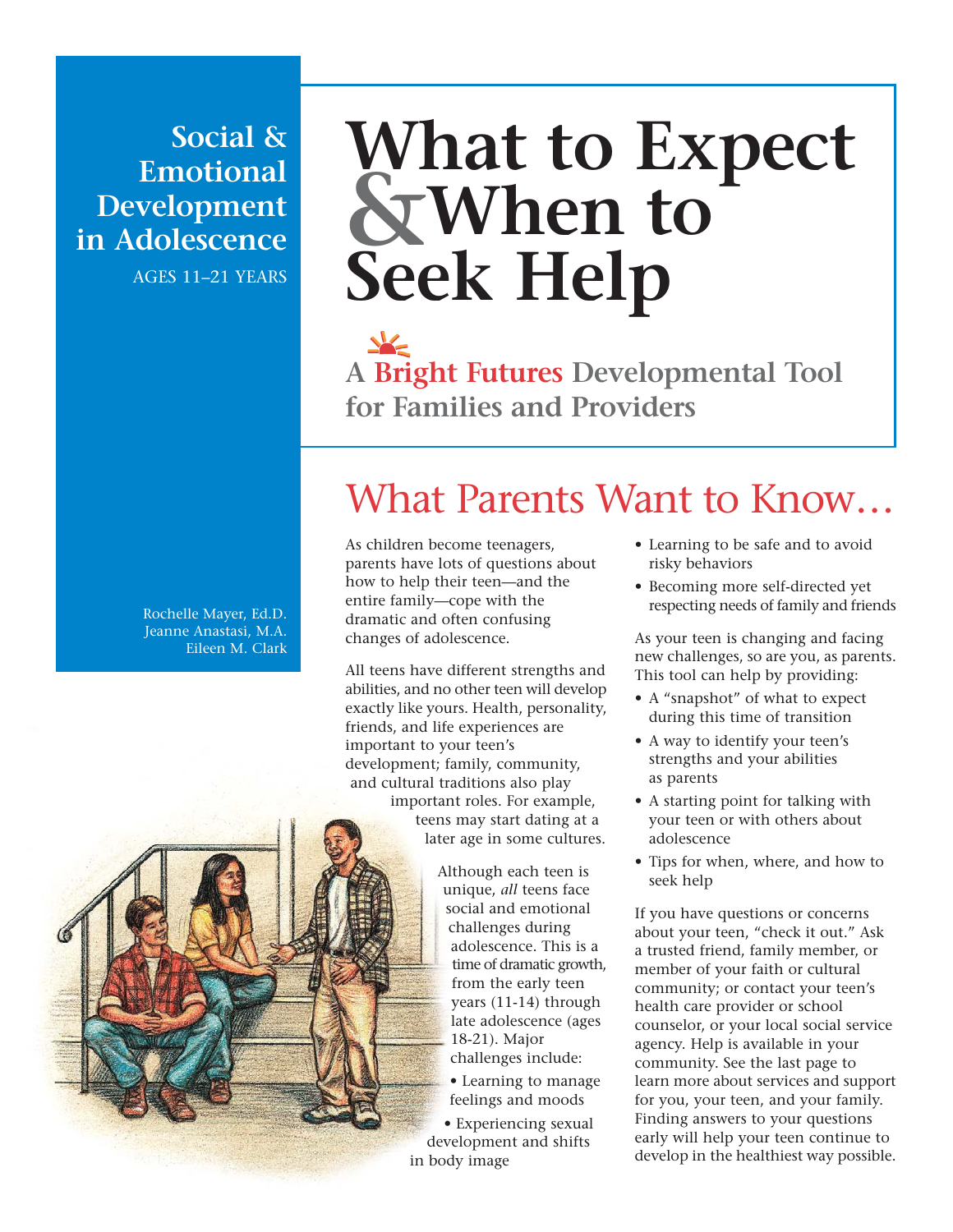# **What to Expect &When to Seek Help**

**A Bright Futures Developmental Tool for Families and Providers**

The *What to Expect &*<br>When to Seek Help: E<br>Futures Development<br>Tools for Families and *When to Seek Help: Bright Futures Developmental Tools for Families and Providers* are guided by the following principle:

*Every child and adolescent deserves to experience joy, have high self-esteem, acquire a sense of efficacy, and believe that she can succeed in life.* —BRIGHT FUTURES CHILDREN'S HEALTH CHARTER

Based on *Bright Futures in Practice: Mental Health*, the Bright Futures developmental tools offer a framework for providers and families to begin a conversation together about how best to support healthy social and emotional development in children and teens. The tools are part of a coordinated set of print and Web materials, including the Referral Tool for Providers and the electronic Community Services Locator. The tools gently encourage families who have any questions or concerns about their child's development to "check it out"—and offer a number of tips for when, where, and how to seek help through local, state, or national resources. To learn more about the tools, of tips for when, where, and now to the services and services.

## **Beginning the Conversation**

Written in family-friendly language, the tools may be used by families and child development professionals in a range of disciplines, including health, education, child care, and family services.

Throughout the tools, a strong emphasis is placed on strengths as well as concerns. The information under "What to Expect" not only offers a guide to healthy development and parenting, but provides information that parents can find reassuring about their child's behavior and their own parenting.

The tools provide an opportunity to identify concerns at an early stage. The information under "When to Seek Help" includes issues that might be addressed with additional information, as well as those that signal the need for further assessments and services. Space is provided for families to write down their concerns as well as to create their own list of community

**Cite as:** Mayer R, Anastasi JM, Clark EM. 2006. *What to Expect & When to Seek Help: A Bright Futures Tool to Promote Social and Emotional Development in Adolescence*. Washington, DC: National Technical Assistance Center for Children's Mental Health, Georgetown University Center for Child and Human Development, in collaboration with the National Center for Education in Maternal and Child Health.

©2006 by Georgetown University Center for Child and Human Development



**With funding from:** Child, Adolescent and Family Branch Center for Mental Health Services

Substance Abuse and Mental Health Services Administration





download a copy, or inquire about training, consultation and technical assistance, visit www.brightfutures.org/tools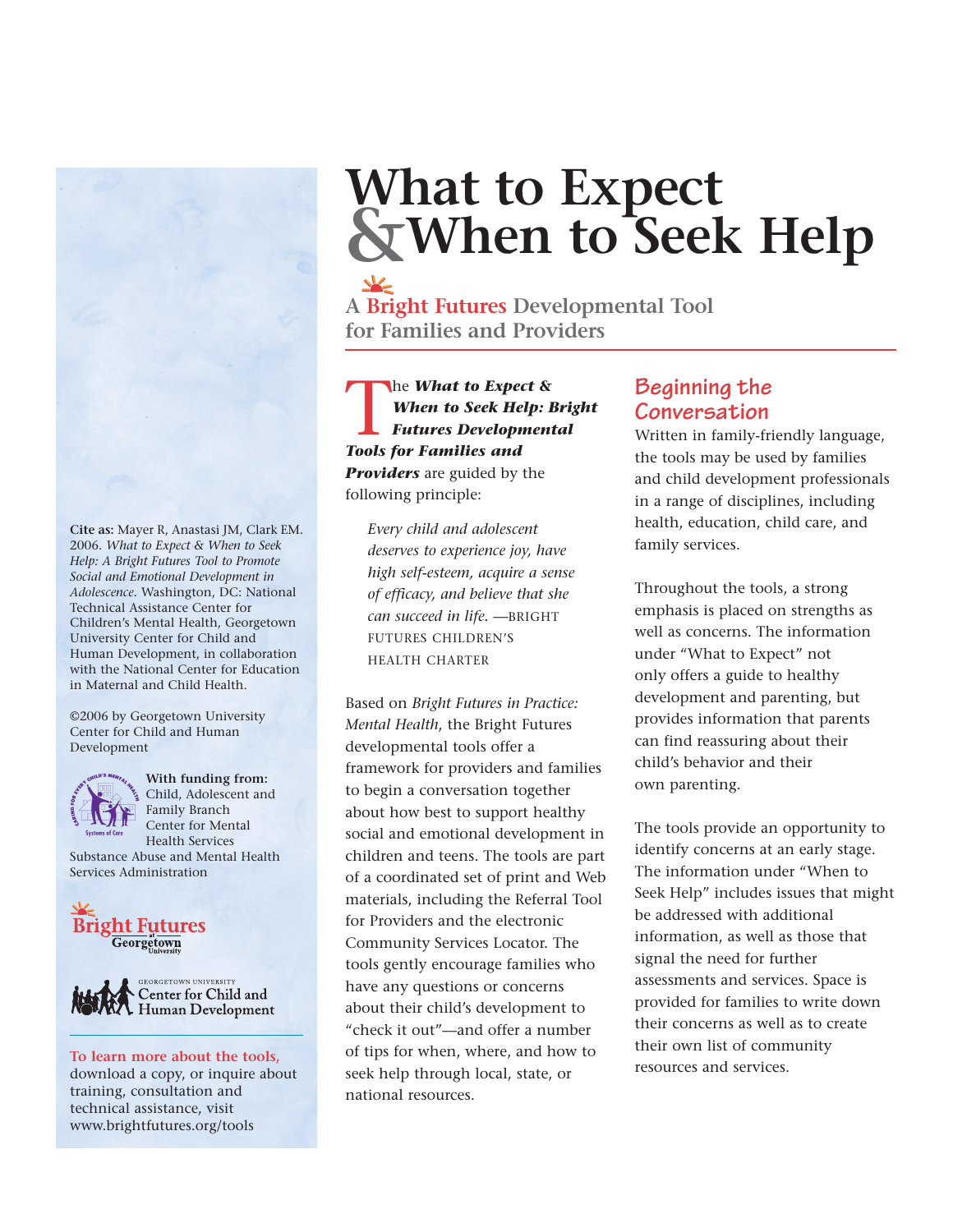## **Feelings**

## **What to Expect**

### **Teen:**

- $\Box$  May have frequent mood swings or changes in feelings (tearful one moment, happy the next)
- $\Box$  Has better understanding of own emotions and those of others
- $\Box$  Has positive feelings most of the time
- $\Box$  Is learning to accept disappointments and overcome failures
- Understands that sadness and "bad" feelings are temporary and will pass
- $\Box$  Usually does well in school or at work

### **Parents:**

- $\square$  Support teen's efforts and praise accomplishments
- $\Box$  Listen to and talk openly with teen
- $\Box$  Avoid criticism, judging, nagging
- Are available for help and advice when needed
- $\Box$  Help teen resolve conflicts, solve problems
- Recognize that teen's feelings are real; are careful not to minimize or dismiss them

 $\Box$  Provide opportunities for teen to use own judgment

## **When to Seek Help**

### **If teen:**

- $\Box$  Is sad or depressed, in a bad mood most of the time
- $\square$  Seems very worried or anxious
- $\Box$  Has extreme mood swings
- $\square$  Eats or sleeps less (or more) than before



- $\square$  Is no longer interested in things she used to enjoy
- $\Box$  Has negative thoughts or opinions of himself
- $\Box$  Is easily discouraged by disappointments or failures
- $\square$  Feels hopeless, unable to make things better
- Talks about hurting or killing herself; has tried to hurt or kill herself
- $\Box$  Uses alcohol or drugs to escape negative feelings
- □Has difficulties in school or at work

### **If parents:**

- $\Box$  Have concerns about changes in your teen's
	- moods or emotions
	- eating or sleeping habits
	- school achievement
	- work habits
- $\Box$  Have trouble talking with your teen
- $\Box$  Frequently have conflicts with your teen
- $\Box$ Think your teen is abusing alcohol or drugs
- Are concerned that your teen may drop out of school or quit work
- $\Box$ Think your teen might try to hurt or kill himself
- $\Box$  Are worried that your teen might be able to get guns or other weapons

## **Friends and Family**

## **What to Expect**

**Teen:**

- $\Box$  Gets along with parents, family, and friends most of the time
- $\Box$  Listens to parents though often seeming to ignore their guidance or advice
- $\square$  Is becoming more independent
- $\square$  Sets goals and works towards achieving them
- $\Box$  Usually dresses and acts like other teens, but gradually develops own taste, sense of style
- $\Box$  Has one or more "best" friends and positive relationships with others the same age
- $\square$  Respects opinions and values of friends, others
- $\Box$  Has improved social skills
- Accepts family rules; completes chores, other responsibilities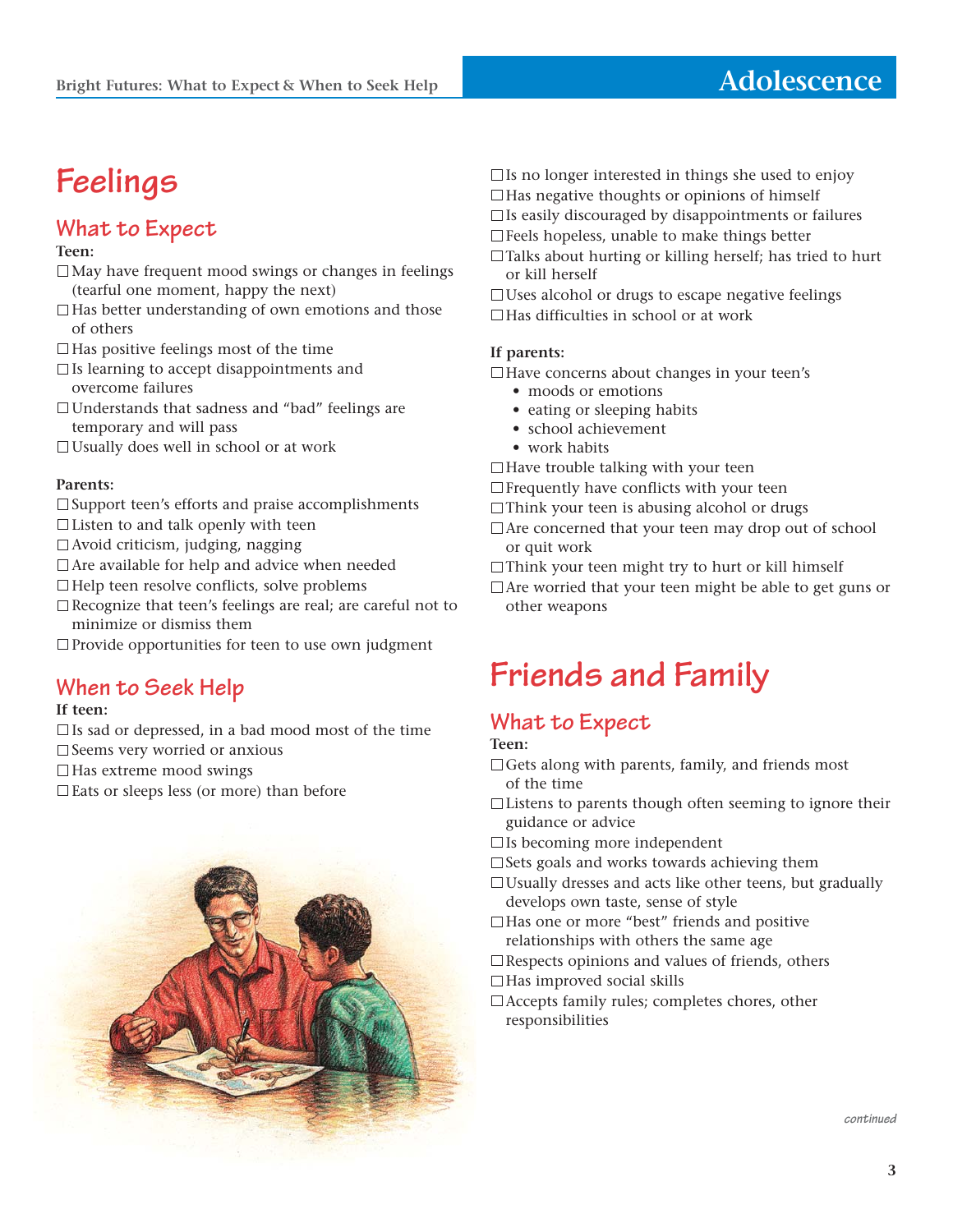### **Friends and Family Continued**

#### **Parents:**

- $\square$  Respect teen's privacy and encourage teen's desire for independence
- Understand teen's need to be like other teens or to be influenced by them
- □Tolerate (within reason) teen's developing likes and dislikes in clothes, hairstyles, music
- □ Continue to offer guidance and support
- $\square$  Show interest in teen's relationships and activities
- Establish fair and consistent rules (school, work, curfew, car use, chores)
- Encourage teen's goals, plans for the future (school or career)
- $\Box$  Plan activities for family and teen to enjoy together

## **When to Seek Help**

### **If teen:**

- $\Box$  Is disrespectful, defiant, unwilling to compromise
- $\Box$  Often argues; causes family conflicts
- $\square$  Seems overly dependent, unwilling or unable to make own decisions
- $\Box$  Is alone most of the time; seems happier alone than with others
- Withdraws from family and friends
- $\Box$  Ignores family rules (car use, curfew, phone, computer)
- $\Box$  Is easily influenced by friends who lack good values or who take part in negative or harmful behaviors

### **If parents:**

- $\Box$  Have trouble "letting go" as your teen becomes more independent
- Need tips on discipline and setting limits for your teen
- Feel uncertain about changes in your teen's behavior (what's typical, what's not)
- □ Are concerned about your teen's choice of friends and their influence
- $\Box$  Often experience stress or conflict in your home
- Would like to join support or discussion group for parents of teens



## **Preventing Injuries and Risky Behavior**

## **What to Expect**

#### **Teen:**

- $\Box$  Has developed safe and healthy habits (drives safely, uses seat belts, follows speed limits, no drugs and alcohol)
- $\Box$  Avoids riding in a car with someone who has been drinking or using drugs
- $\Box$  Knows how to resist peer pressure to smoke, drink, use drugs, speed, or try other risky behaviors
- $\Box$  Has friends who disapprove of and avoid alcohol and drugs
- $\Box$  Is able to calm down and handle anger
- $\square$  Is assertive without being aggressive

#### **Parents:**

- $\square$  Set a good example (use seat belts and helmets, avoid drinking and driving, manage anger)
- □Host alcohol-free parties for teens; supervise
- $\Box$  Praise teen for staying away from alcohol and drugs
- Educate teen about the risks associated with alcohol and drug use (impaired judgment, car crashes, unprotected sex, violent behavior, drowning)
- $\square$  Establish rules for safe driving (number of passengers, night driving, speed limits, no alcohol or other drugs)
- $\Box$  Have "rescue" plan (teen can call for a ride; parents remove teen from unsafe situations)
- $\Box$  Have removed guns from the home or stored them safely (unloaded and locked up)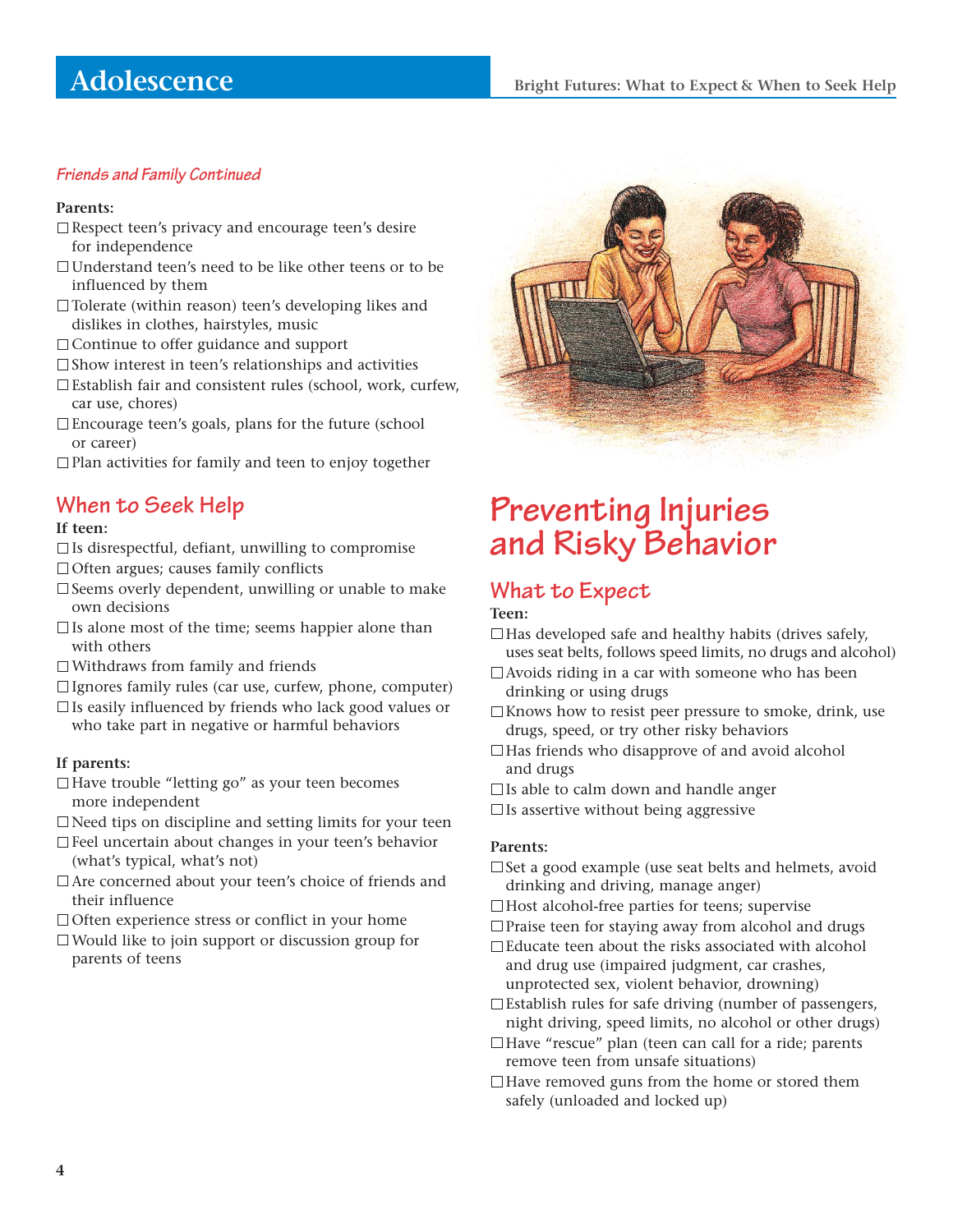## **When to Seek Help**

**If teen:**

- $\Box$  Takes part in harmful behaviors; ignores dangers
- $\Box$  Often gives in to negative peer pressure
- $\square$  Belongs to a gang; takes part in illegal activities
- $\Box$  Gets angry; loses temper; becomes violent or abusive
- □Bullies or harms others; has been bullied or harmed
- $\Box$  Carries a weapon (guns, knives) for protection
- $\Box$  Has an abusive boyfriend or girlfriend
- $\Box$  Has experienced or witnessed violence in home or neighborhood
- $\square$  Is exposed to a lot of violence in movies, videos, television, and music
- $\square$  Is experimenting with or is addicted to alcohol, tobacco, or other drugs
- □ Seems to have money from unknown sources
- $\Box$  Drives aggressively, speeds, drinks and drives

#### **If parents:**

- $\Box$ Need help identifying signs of alcohol or drug use
- $\Box$  Are having problems with alcohol or other drugs
- $\Box$  Fight with your teen much of the time; often lose your temper
- Feel unsafe in your home or neighborhood
- $\Box$  Want information about safely disposing of guns or storing them
- $\Box$  Are afraid your teen might harm you or others
- $\Box$  Need tips for teaching your teen safe driving habits



## **Body Image and Eating Behaviors**

## **What to Expect**

#### **Teen:**

 $\square$  Spends a lot of time and effort on physical appearance  $\square$  Is very concerned about body weight, shape, and size

- Feels very self-conscious, compares physical appearance to other teens or celebrities
- Will have a growth spurt sometime during adolescence (may be early or late)
- Generally eats healthy foods and is physically active
- $\square$  Begins to develop an identity and self-worth beyond body image and physical appearance

#### **Parents:**

- $\Box$  Talk with teen about the physical changes in puberty that affect height, weight, and body shape
- $\Box$  Encourage teen to join the family for meals, and keep mealtimes relaxed
- □ Eat healthy foods and are physically active
- $\Box$  Avoid critical statements or nagging about eating, weight, or appearance
- $\Box$  If teen is overweight, encourage weight loss through healthy eating, physical activity, and social support
- $\Box$  Help teen to identify and value overall strengths (kindness, courage, talents), not just appearance

## **When to Seek Help**

### **If teen:**

- $\square$  Show no signs of growth spurt and other physical changes, compared with most teens the same age
- $\Box$  Is very unhappy about her weight, height, or body image
- Thinks he's overweight (when he's not), or is afraid of gaining weight
- Diets excessively, even when not overweight

 $\Box$  Has poor appetite; eats unhealthy foods or skips meals much of the time

- $\Box$  Has binge-eating episodes
	- eats unusually large amounts of food
	- lacks control over eating
- $\Box$  Binge-eats but does not gain weight (may purge through vomiting or laxatives)
- $\Box$  Refuses to eat in front of others
- Exercises too much or overtrains for sports
- $\Box$  Is gaining a lot of weight and has little or no physical activity
- $\Box$  Uses steroids to build muscles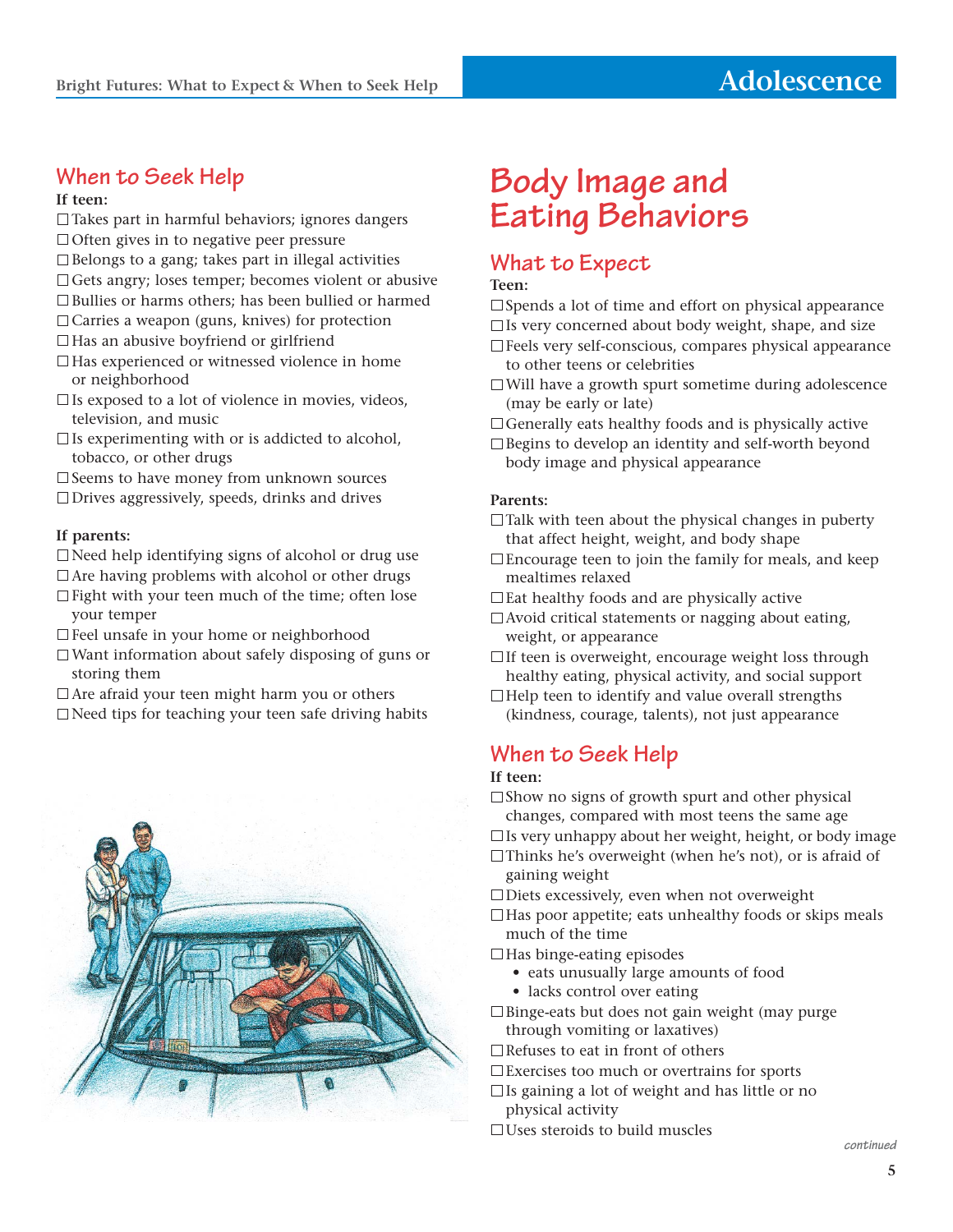## **Adolescence**

### **Body Image and Eating Behaviors Continued**

### **If parents:**

- $\Box$  Are concerned that your teen is maturing very early (9-10 years) or very late (17 or older)
- Worry about your teen's weight (losing too much or gaining too much weight)
- $\Box$  Have very strict expectations about family meals
- $\Box$  Need tips to talk with your teen about healthy body image, good eating habits, and physical activity
- $\Box$ Need to know more about possible signs of eating disorders like anorexia or bulimia

## **Sex and Sexuality**

### **What to Expect**

#### **Teen:**

- $\Box$ Develops sexually (may be early or late in adolescence)
- $\Box$  Worries about "developing" in the same way as other teens
- $\Box$  Needs time for emotions and reasoning skills to catch up with rapid physical changes
- May feel pressure to experiment sexually
- $\Box$ May explore sexuality with same-sex friends
- $\Box$  Gradually develops sexual identity and sexual orientation (straight, gay, lesbian, or bisexual)

#### **Parents:**

- $\Box$  Talk with teen about the sexual development that takes place during puberty
- Listen to teen's concerns and answer questions about sexuality; are clear and respectful
- $\Box$  Talk about ways to resist sexual pressures
- Encourage teen to delay sexual activity
- $\square$  Explain the risks of sexual activity, such as sexually transmitted diseases (STDs) and teen pregnancy
- Discuss "safe-sex" practices (condoms, birth control, limited partners)
- Encourage teen to talk with health provider or counselor about sexuality and sexual health
- Are alert to signs of possible sexual abuse or assault
- □ Offer clear, easy-to-read materials if teen wants to learn more



## **When to Seek Help**

#### **If teen:**

- $\square$  Shows no signs of sexual development by mid-teens  $\square$  Is being pressured to have sex
- $\square$  Is sexually active or at risk for early sexual activity
- $\Box$  "Acts out" sexually (has unsafe sex or a number of sexual partners)

 $\square$  Seems upset or worried about sexual orientation  $\Box$  Is interested in dating at a young age (11-13 years)

#### **If parents:**

- $\Box$ Need tips for talking with your teen about sexuality (values, pressures, safe sex)
- □Have concerns about your teen's dating relationships
- $\Box$ Think your teen is having sex or may become sexually active soon
- $\Box$  Are worried that your teen may be pregnant or at risk for STDs
- $\Box$ Think your teen may have been sexually abused or assaulted
- $\square$  Want to know how best to support your teen's healthy sexual development and sexual orientation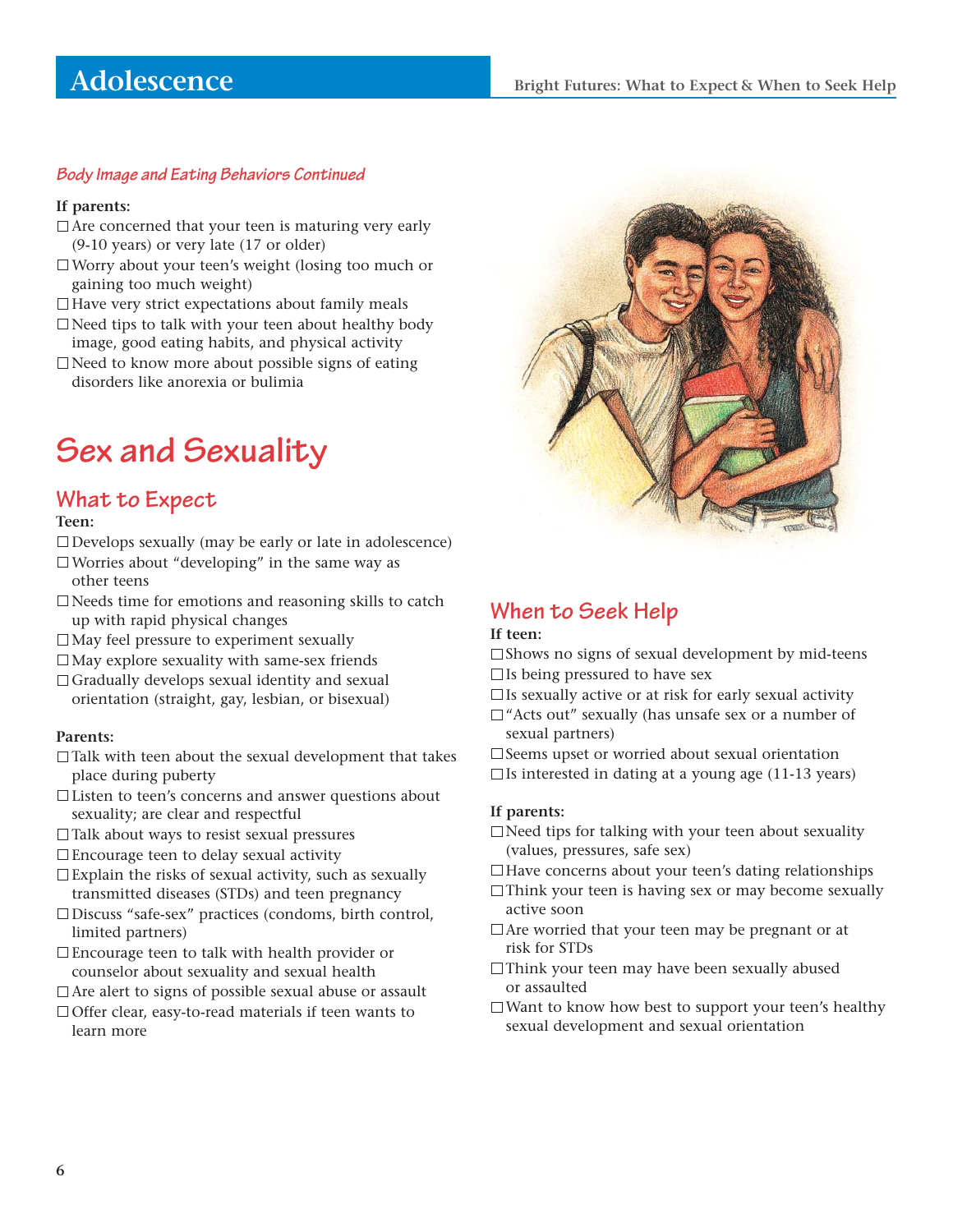## **Your Questions and Concerns**

## Feelings

## Friends and Family

## Preventing Injuries and Risky Behavior

## **Body Image and Eating Behaviors**

## Sex and Sexuality